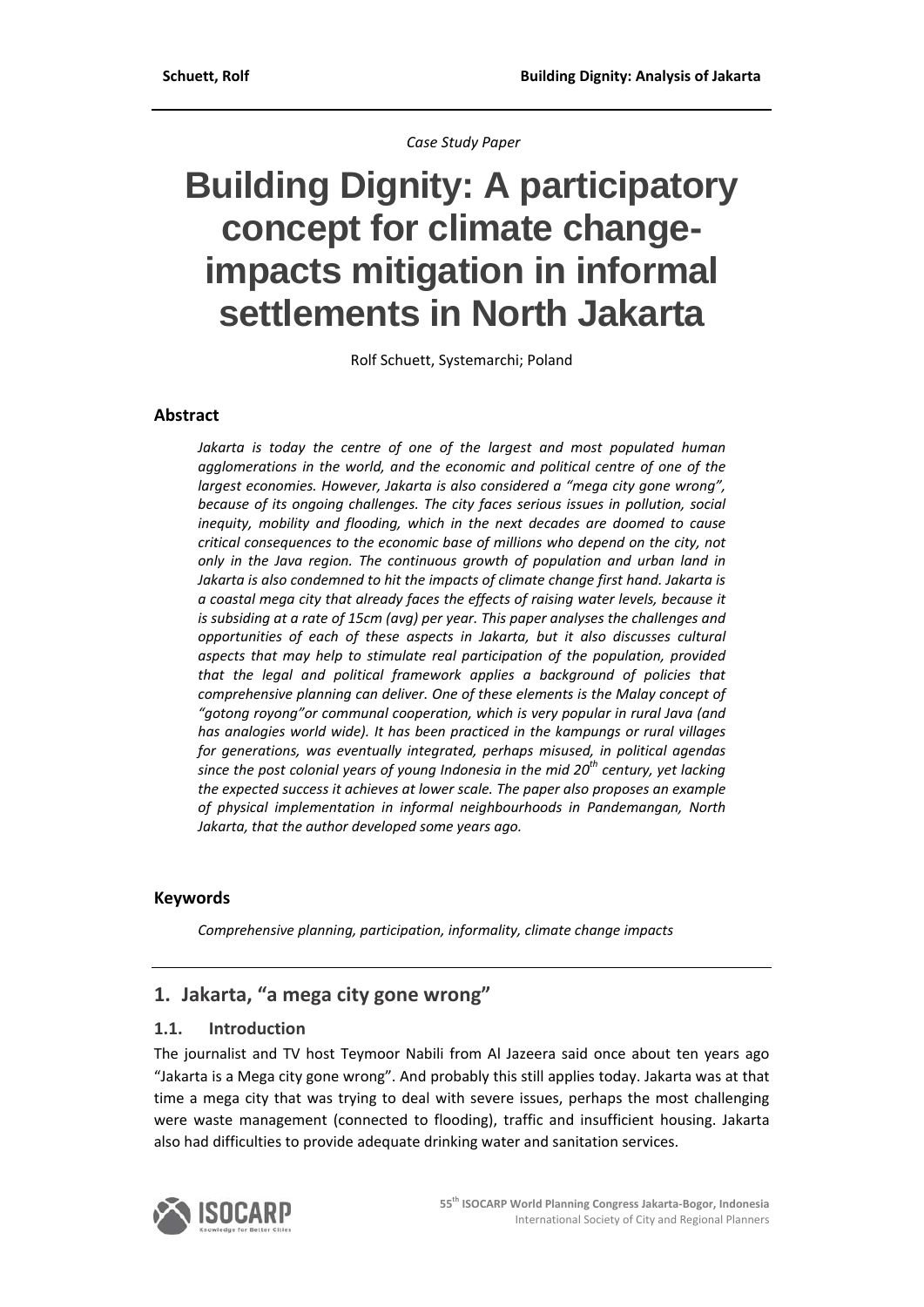Today Jakarta has more than ten million inhabitants, receives each day more than three million commuters who come to work from outside and by 2030 is predicted to become the world's biggest megacity. The challenges grow with the city. Even more, Jakarta is suffering subsidence at alarming rates of up to 25 cm/year (North Jakarta). The main reason behind this phenomenon is the extraction of water from the ground for domestic consumption.

The aim of this paper is to describe the current urban development problems of Jakarta, which in combination with its growing population, its urban sprawl and potential impacts of climate change reflect a situation that can be considered typical for mega cities in developing countries. The paper describes also the background of Jakarta's challenges, which can also be tracked to other regions in the world and can spread as well the same way.

Finally, the author refers to the Malay concept of Gotong Royong or communal cooperation and suggests this as a key to transform the situation of informal settlements in Jakarta in particular, in order to improve the living situation of their neighbours from the inside. A revitalization concept is proposed to this end in the last section of the paper.

# **2. Analysis**

The urban situation of Jakarta will be described in this section under consideration of environmental, economic and socio-cultural aspects. Because the issues are not exclusively local but mostly a world‐wide phenomenon, reflections are included to relate them to the global context.

#### **2.1. Environmental challenges of Jakarta**

Cities in the world consume 75% of the energy and produce 75% of the world's  $CO<sub>2</sub>$ emissions. Just as in any large metropolis, Jakarta faces important pollution issues, which are aggravated because of an ever-increasing motorized vehicle number at a rate of above 9% per year.

Solid waste has been as well mentioned in the media as a major issue. Each Jakartan produces in average 2,9l of garbage per day. A study of 2001 reported that scavengers (who collect recyclable waste) collect up to half of the city's waste. (The Jakarta Post 1, 2009)

One of the consequences of the insufficient solid waste management is that because a considerable amount of waste never reaches treatment plants, it contaminates the storm water collection system, the city water streams and eventually the ocean. Clogged storm water sewers contribute largely to local flooding, a problem which has increased in the last decades. Indonesia is the second largest feeder of plastics into the ocean after China. The activity of scavengers all over the city contributes also to aggravate the problem.

Bridges over rivers are now critical points because of garbage accumulation and the risk of flooding. The macro and micro drainage operate at 50-70% of their capacity due to garbage and silt clogging. The accumulation of garbage on roads affects the automatic railway crossing systems, which is also an eminent risk. (The Jakarta Post 2, 2009; Kurniasari, 2009)

An Article in the April 2019 edition of "Marine Pollution Bulletin" warns about the underestimated financial costs of ocean pollution.

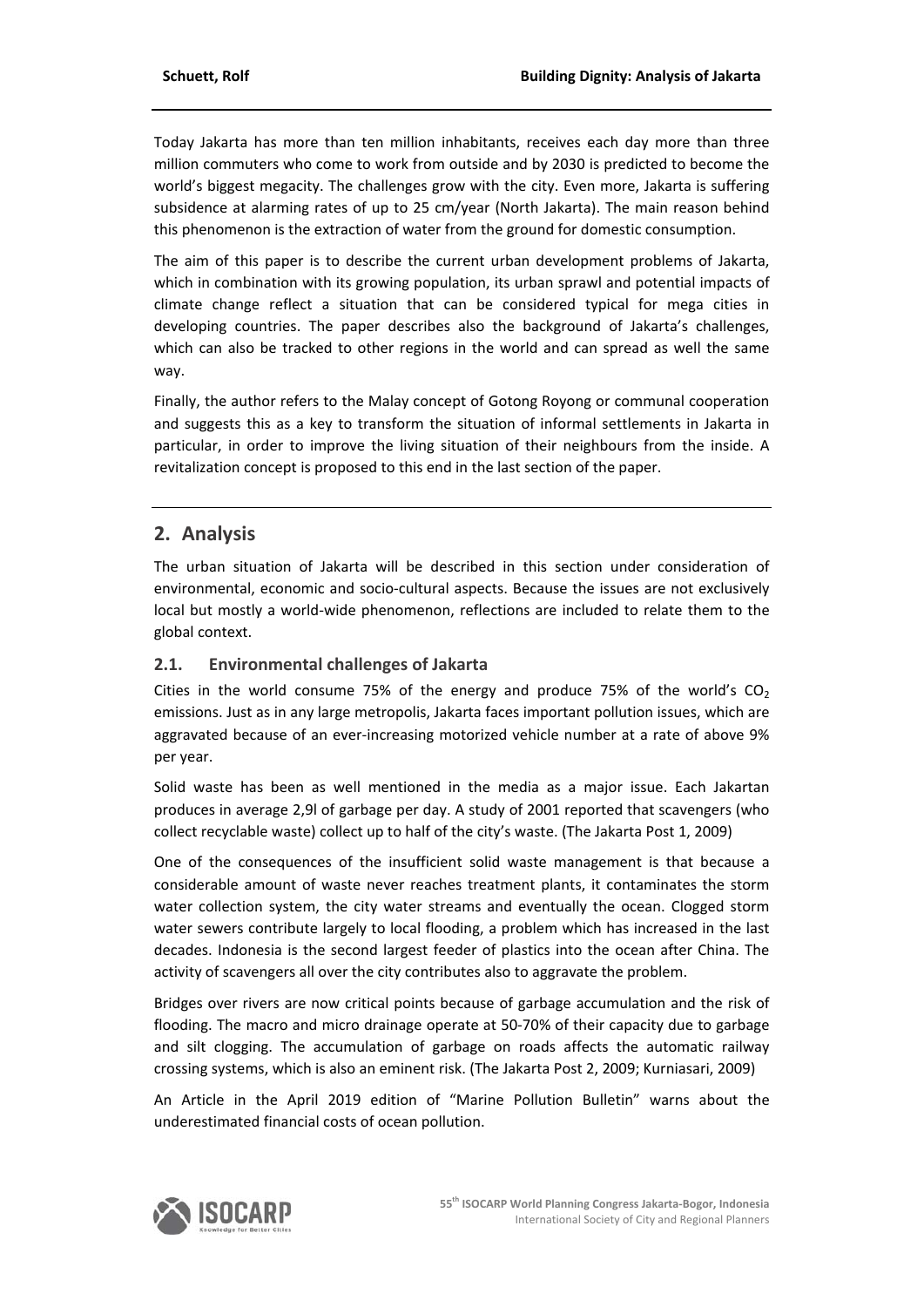According to the paper, which reports on a metadata analysis of 1100 international datasets, each tone of plastic that reaches the ocean will cause an economic damage of worldwide up to 2,2 billion €/year, translated from a 5% estimated reduction of the potential yield of exploiting marine resources. (Köppe, 2019)

Plastics in the oceans contribute to a heavier pollution with bacteria and algae, which added to the negative effect of bisphenol A (BPA) in fish reproduction, means that this compromises the availability of fish as food resource, which is the diet base of 1,5 billion people on earth. (Beaumont, 2019)

Industrial economies are reacting accordingly. The recently adopted ban 560‐35 on single‐ use plastic items (including plates, cutlery, straws and cotton buds sticks) by the EU Parliament has been a crucial step forward in Europe. The EU Commission assumes that the new regulation will have a cost on the bloc's economy, but eventually will reduce 22 billion € in environmental damages until 2030. (Köppe, 2019)

60 % of Jakarta's waste is domestic household waste, which is collected with no previous separation by the residents. Even more, a study at Atma Jaya Catholic University in Jakarta in 1999 concluded that more than 70% of Jakarta's waste is organic. Both conditions open the possibility to introduce in Jakarta the use of sorting out recyclable waste at home, which can be used as a resource, and to collect organic waste, which can be processed in biodigestors to produce biogas and natural fertilizers. Biogas can be collected as energy resource. Even though its production is controversial, because it is a greenhouse gas, the high amount of organic waste that Jakarta generates justifies this alternative.

Certainly, no matter how well we deal with organic waste, it makes more sense to avoid it to happen than to deal with it afterwards. The "Zero Waste Scotland", for example, is a public initiative that aims to cut carbon emissions by informing and encouraging the society to live more responsively so that Scotland becomes "greener, wealthier and fairer". In 2019 Zero Waste Scotland launched a Food Waste Reduction Action Plan aimed at encouraging citizens to improve the way food is consumed in order to avoid unnecessary food waste. Because that waste rots once it is discarded and it produces the greenhouse gas methane. According to Zero Waste Scotland, food waste is therefore a bigger cause of climate change than plastics. Nevertheless, Jakarta is still far away from introducing policies that effectively would reduce organic waste the way it is being done in Scotland. (NN, bbc.com, 2019)

Bagasse, Paddy (rice husk) and other agricultural sub‐products from the region of West Java can be also used as biomass to produce heat and energy with biodigestors, together with organic waste of the city (Benget, 2009). Thinkable would be a network of small units in the neighbourhoods or larger central plants with high technology and efficiency.

There is already a project for generating power with waste in the landfill of Bantar Gebang, a plant could generate 26MW. The waste collection site is the largest in SE Asia and is the main landfill for Jakarta's solid garbage. About 100 000 people live around the place, which is also the base of income of most of them. The first waste-to-energy incinerator started to operate 2019 and generates just under 1 MW. (Purningsih, 2019)

Jakarta has also serious challenges concerning drinking water and sanitation. Only 3% of Jakarta's wastewater is treated. E.coli bacteria are reported to have been found repeatedly in all of the 13 rivers of Jakarta. Because of this risk, private investors build treatment plants

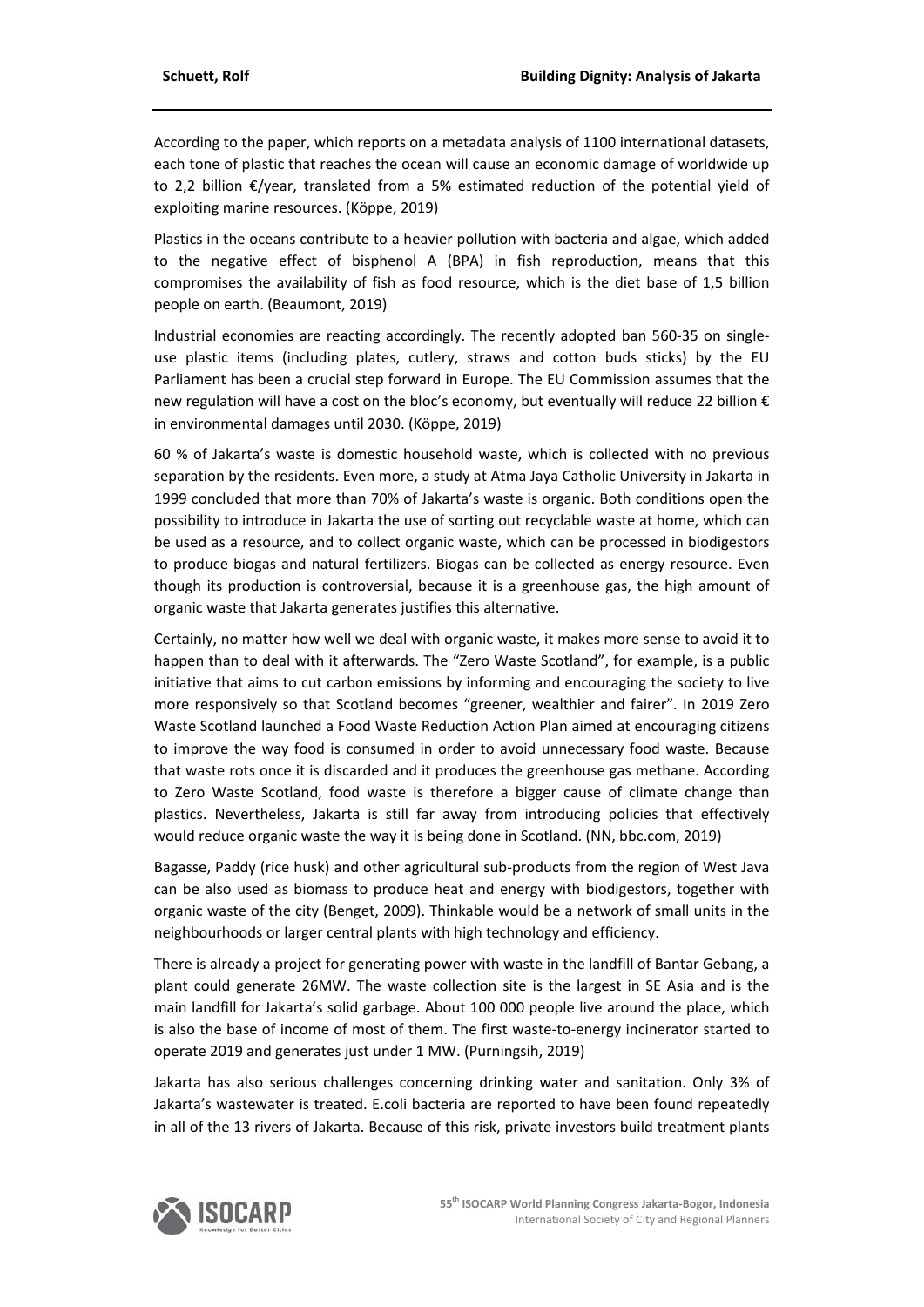for their housing developments, contributing to the growth of their market value. (Besalicto, 2019)

The drinking water situation in Jakarta affects also about one fourth of the world population. According to a UNO report, 2 billion people have insufficient or no access to safe water. The situation is especially critical in sub‐Saharan African countries. (Breda, 2019)

In Fact, in the world four billion people currently have at least once a month no access to drinking water. This figure applies especially to the rural population in countries with insufficient water services in general.

Yet the water situation has improved considerably in most regions. North America and Europe have reached a coverage of 99%, South America 96%, but the sub‐Sahara 58% and Oceania 52%. Paradoxically, only 1% of that delivered water is actually drinking water, the rest is used for industry and agriculture.

The problem of basic access to safe water in the world is doomed to get worse. The growing global population and the improving access to water in developing countries imply a growing demand of water, which is in average 1% higher each year since the 1980s.

Stefan Uhlenbrook, water expert at United Nations warns that climate change is another factor that will change water access: dry zones are getting drier and wet zones are getting wetter, which means that the distribution of water sources in the world is not improving.

Unfairly, in many developing countries, in underdeveloped suburbs locals have to pay more for water than the average population in areas with regular service, even though the water quality they get is insufficient.

Uhlenbrook explains that politicians often build less wastewater treatment plants because they don't deliver a visible impact, thus politically these are not as effective as dams or public toilets. Meanwhile in these cities 80% of the wastewater is released back to nature without treatment, which is the origin to even more issues. In sub-Saharan countries like Central African Republic, Chad, South Sudan and Eritrea more than one hundred people out of hundred thousand died in 2017 for consuming contaminated water, actually a totally avoidable situation. In other words, solving the clean drinking water issue is not a knowledge issue but an administrative fail. The situation in Jakarta is even more controversial given the fact that the service is provided by two private companies that operate under concessions of 25 years. (Breda, 2019)

#### **2.2. Economic Issues**

Jakarta generates about one fifth of Indonesia's GDP and its GRP per capita is predicted to be the biggest in South Asia by 2030 and a top twenty world wide by 2028. Jakarta's economy is driven by services and manufacturing, including automobile, chemistry and electronics. The city hosts the headquarters of the largest Indonesian corporations dealing with oil, energy, cosmetics, food, trade, insurance and financial services. Its economic growth averaged between five and six percent in the last years, which induces the ground and property prices to rise, and also the general cost of living.

Despite of Jakarta being a magnet for capital and property investment, the unsolved mobility issues, together with the already mentioned subsidence rate, are prompting the government to consider radical measures.

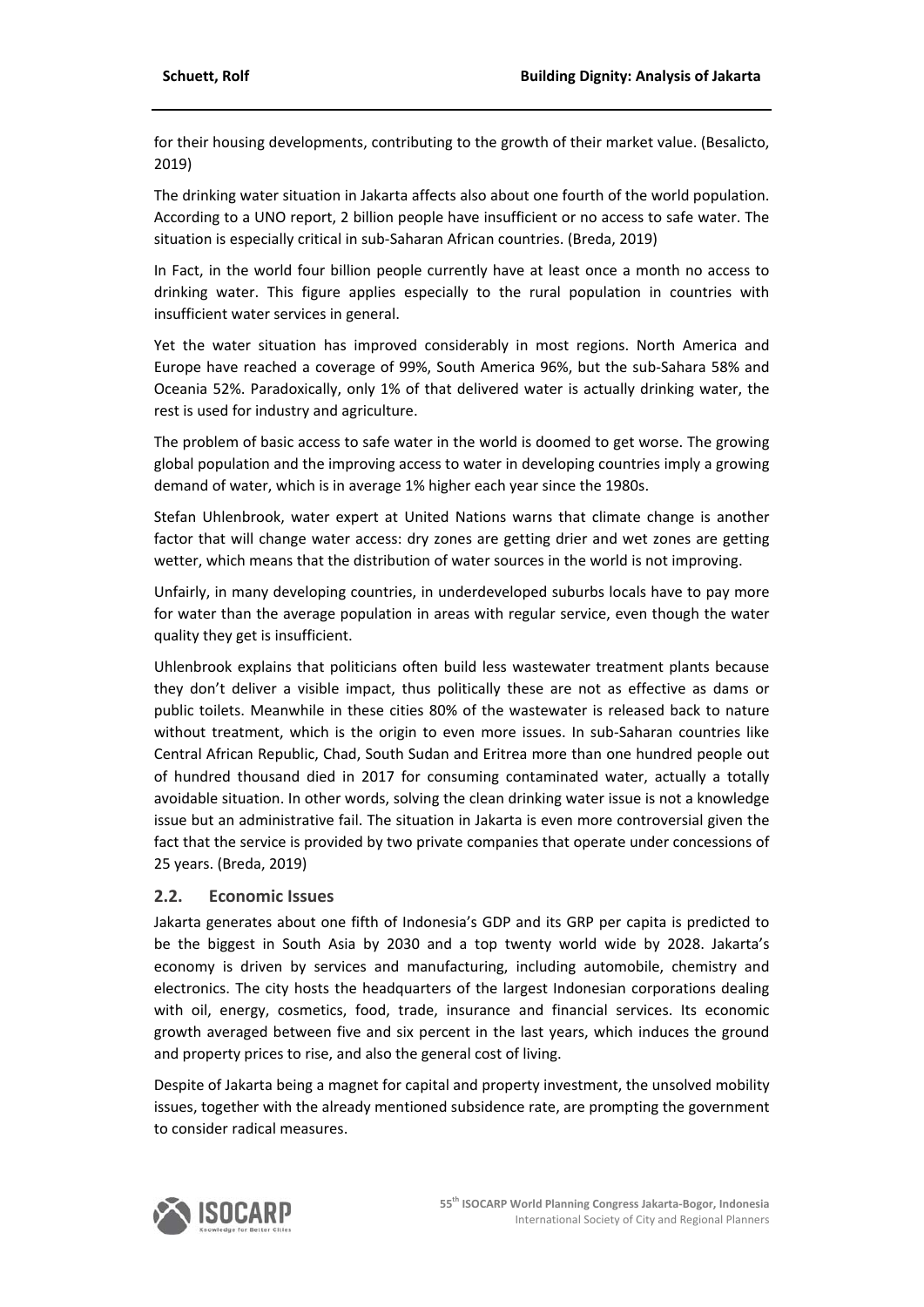The recently re‐elected president Joko Widodo recognized after winning the elections in April 2019 that there is a need to move the capital. Moving Jakarta has been studied for more than sixty years, since Indonesia's independence from The Netherlands. Researchers calculate that a large part of the city may disappear until 2050 under water. Already most of the city's surface is below the sea level. (BBC Mundo, 2019)

Planners are considering three possibilities. The first one is to establish a special government district in Jakarta. The second one is to move the government into new infrastructure to be built in a suburb of Jakarta and the third one is to completely move the government to a new location. Indonesia's territories in the Island of Borneo have been mentioned, more precisely Palangka Raya in Kalimantan, which is on the south of the island.

The environmental impact for Kalimantan would be huge though, since the island's forests are considered not only by the local population as "the lungs of the world".

There is also a political interest to decentralize the administration of the country, and the new location in the centre of the archipelago would serve this purpose, especially because it does not stick to the main island Java.

On the other hand, the traffic issue is also yet to be solved. Among the factors that contribute negatively to the heavily congested roads is the fact that about 70% of the 3,6 Million daily commuters into the city use an own vehicle to travel and only 27% use public transportation, which also does not serve all commuter trips.

Jakarta has probably the worse car traffic in the world. The minister for national development planning has stated that only in Jakarta, traffic jams cost the country 6800 M USD each year. Other sources talk about 7400 M USD (BBC Mundo, 2019). Alternative solutions for mass public transit have been installed amid considerable investments. The most prominent is probably the Bus Rapid Transit BRT TransJakarta, which is considered today as the largest in the world (210 km). In its first years of operation back in 2004, TransJakarta contributed successfully to reduce traffic congestion. However, due to operational and design faults, the system has not had the expected overall impact. Tracks are too often invaded by other vehicles, the assigned Busses consume more fuel than originally estimated, which raises the subsidized costs, and the number of users does not increase due to the unreliability of the system.

Due to Jakarta's dependency on traffic and the growth rate of motorized vehicles in its streets, the role of mobility will become more meaningful in the medium term, to a point that the cost of traffic congestion to the local economy may compromise the viability of many economic sectors. In the eyes of the author, it makes little sense to try solving the traffic issue in Jakarta repeating the same approach. The answer may be much more radical. And the situation has been understood in many large economies worldwide, but transformation processes tend to be more difficult to implement in developing economies (or Newly Industrialized Countries, as in the case of Indonesia).

Cars have transformed our civilization, but they also have pushed cities to sprawl and continue to affect our health and safety. They contribute to 70% of the carbon emissions in the transport sector and pollute the air we breath. 1,25 million people die each year in car accidents and the particulate matter that increases to critical levels with heavy vehicle traffic is considered by the WHO as a group 1 carcinogen. The air pollution with micro particles

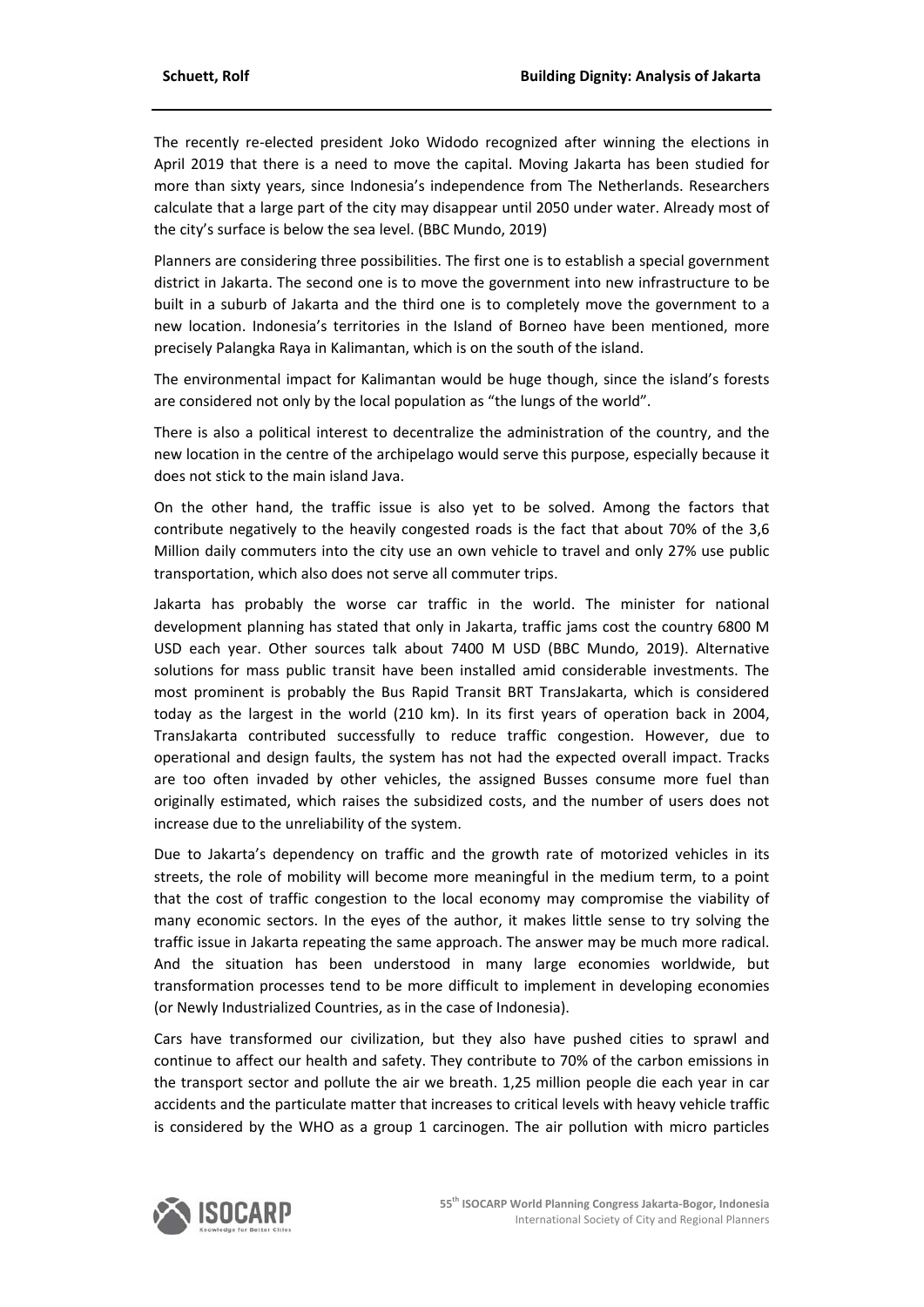PM<sub>2.5</sub> contributed to 4,1 million deaths from diverse heart and respiratory diseases in 2016. (HEI, 2017)

Prof. Richard Kingston and Ransford A Acheampong from the Spatial Policy Analysis Lab at Manchester University recommend three ways in which cities can achieve less car dependency, so that pedestrians, cyclists and public transport recover public space that once was taken by cars.

They recommend, among other measures, to introduce car-free zones. Examples are Copenhagen, Brussels, Ghent, Madrid, where cars are either not allowed into the city centre or banned if they don't belong to residents. London charges congestion reducing fees. In all cases, socializing campaigns need to be previously organized to gain public understanding and public transport has to be made available to cover the mobility needs. (Kingston et. al. 2019)

Another recommendation relates to public transportation, which has to be reliable, flexible and cost effective. A reflection of its success is the decreasing use of private cars in many European cities, the US and Australia. Millennials are considered today a generation that generally avoids owning a car.

We as planners and urban designers have obviously a main responsibility when it comes to recover the excessive public space that was sacrificed for car transit. But planners need to make sure that solutions are inclusive, housing is affordable and close distances motivate citizens to cycle or walk to their work or the locations they visit on their daily life. The key is to provide again the human scale and human speed that was usual before the automobile revolution and to make sure people understand the benefits, support the changes and adapt their habits.

#### **2.3. Social Issues**

The consequences of poverty, high migration, river pollution and subsidence are visible through the existence of numerous slums in Jakarta, most of them located in vulnerable areas. These spaces have been usually occupied by migrants, who set up their homes with their own hands. Tambora is one example. One of the densest slums in the world, where in just under 4,5 square km about 250 000 dwellers live. Even though the government has programmes to relocate slum residents to social housing blocks, most of them refuse to live, because they have no documents, and without identification they are ineligible to take part in the programmes. Besides, they are not willing to leave a place they have lived in their whole life. (Wargadiredja, 2016)

Slums and informal housing areas in vulnerable sites in general lack the basic elements for living with dignity. With no sanitation, scarce open space, critical levels of pollution and despite of living in extreme density, dwellers feel abandoned to their fate. The Jakarta government uses different methods to evict residents and make space for profitable developments. There is no programme that foresees revitalization and inclusiveness, with few exceptions.

Muara Baru is one of the scarcely any examples, where revitalization was chosen instead of bulldozing. But not because it is too valuable to destroy, but because it is located in perhaps the most vulnerable area of North Jakarta, just behind Jakarta Bay, separated from the sea water by a cracking sea wall, which is also sinking.

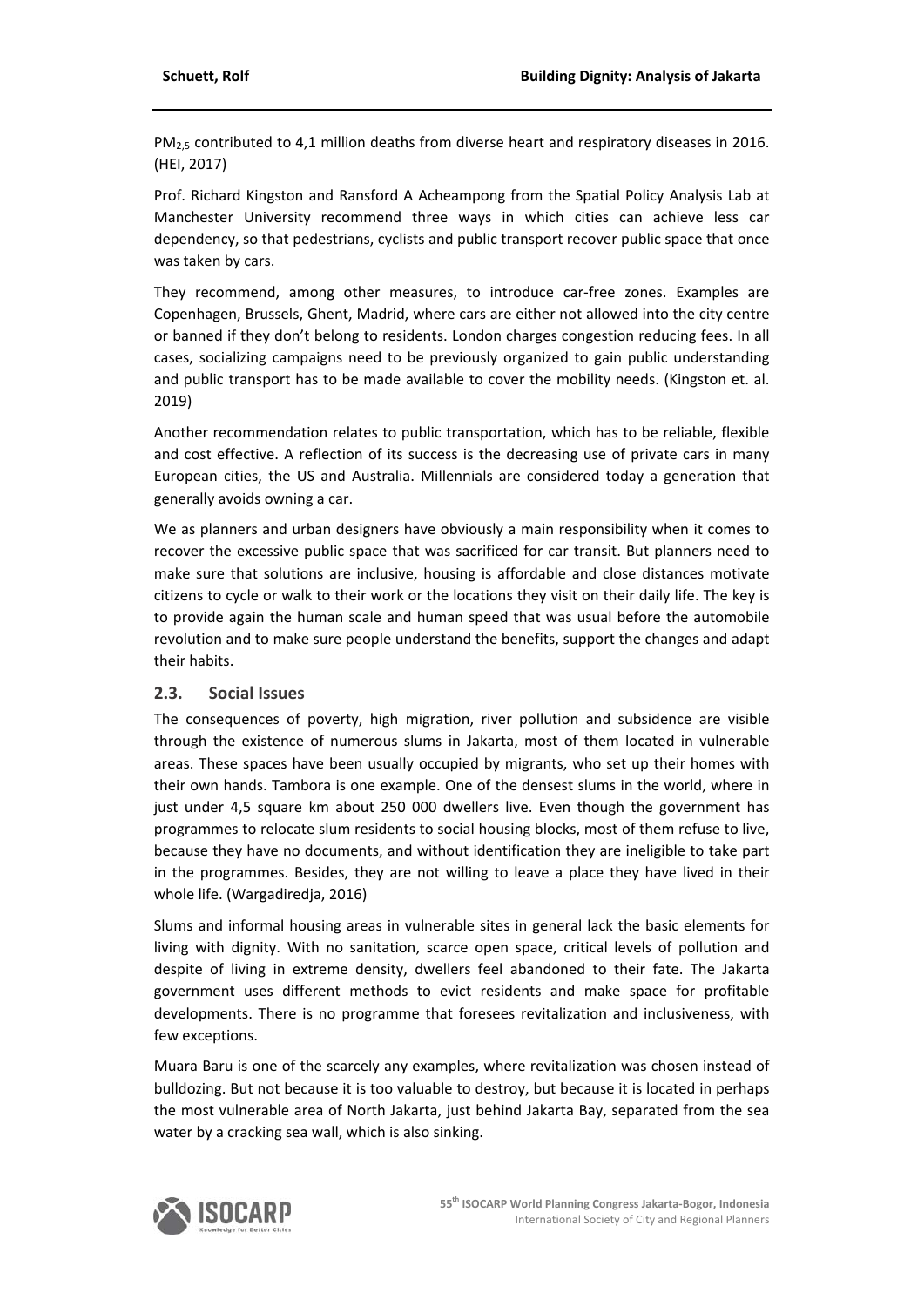However, the project goes beyond the recovery of a neighbourhood, the old traditional fishers villages around Muara Baru are the gate to a future so-called Giant Sea Wall, a 40 billion USD new waterfront built on reclaimed land called National Capital Integrated Coastal Development (NCICD), which comprises in total seventeen islets. The project has received important political support, but is socially and environmentally very controversial. Once completed, it would separate the Jakarta Bay from the ocean and convert it into a lagoon. The idea behind it is to pump the water out of the lagoon to lower the water level, so that the rivers from Jakarta can recover their natural flow and flooding in North Jakarta become less likely. Local experts however warn that instead of restoring the natural flow of the rivers, the lagoon could end up becoming a septic pond with polluted water and debris coming from Jakarta. (Sherwell, 2016)

Certainly, Jakarta, especially its coastal area, has reached a point of no return, and something urgently needs to be done to avoid a massive loss of homes and urban fabric with catastrophic outcome. First groups of hundreds of residents in the area have been forced to leave from 2016 on.

In Jakarta poverty and scavenging are obviously two interrelated conditions. However it seems that they are the product of a missing political vision to incorporate alternatives that effectively fight poverty, create opportunities and let as many Indonesians as possible take part in the ongoing economic growth.

Malaysia, Thailand, Philippines and Indonesia have been portrayed by the media in mid 2019 after they rejected containers of recyclable waste from overseas because they were contaminated with diverse other chemical and bio‐hazards. Importing recyclable solid waste represents an opportunity to obtain cheap raw materials for manufacturing, but the health and environmental cost is high, and some countries, China ahead of them, have understood that the derived environmental degradation is not worth the effort. Recycling is a booming business in Indonesia, and scavengers don't seem to care about the side effects of their activity, they are happy to have an income. (Whiting, 2019)

Jakarta and other Indonesian cities struggle to tackle the domestic solid and organic waste problems and need to improve its waste management plan to industrial scale. Regrettably, the primitive way solid waste is processed in Indonesia, with the involvement of low income, untrained rural population is neither healthy for the workers nor compatible with the environment. Due to Indonesia's important industry sector, it is certainly feasible to implement a solid waste recycling programme based on the Circular Economy, which allocates for instance household recyclable garbage in the local industry as raw material. Even though it happens today, the applied methods do not comply with minimum international health and safety standards. A change starts with introducing a different approach of packaging material, change of materials for more sustainable alternatives, inducing pre sorting at home, community involvement and public support initiatives.

# **3. A regeneration proposal for vulnerable settlements in Pandemangang and Sunter Agung districts**

Following the analysis of some of the most important challenges in urban Jakarta, the author wants to summarize the findings into a set of ideas as a conceptual regeneration proposal.

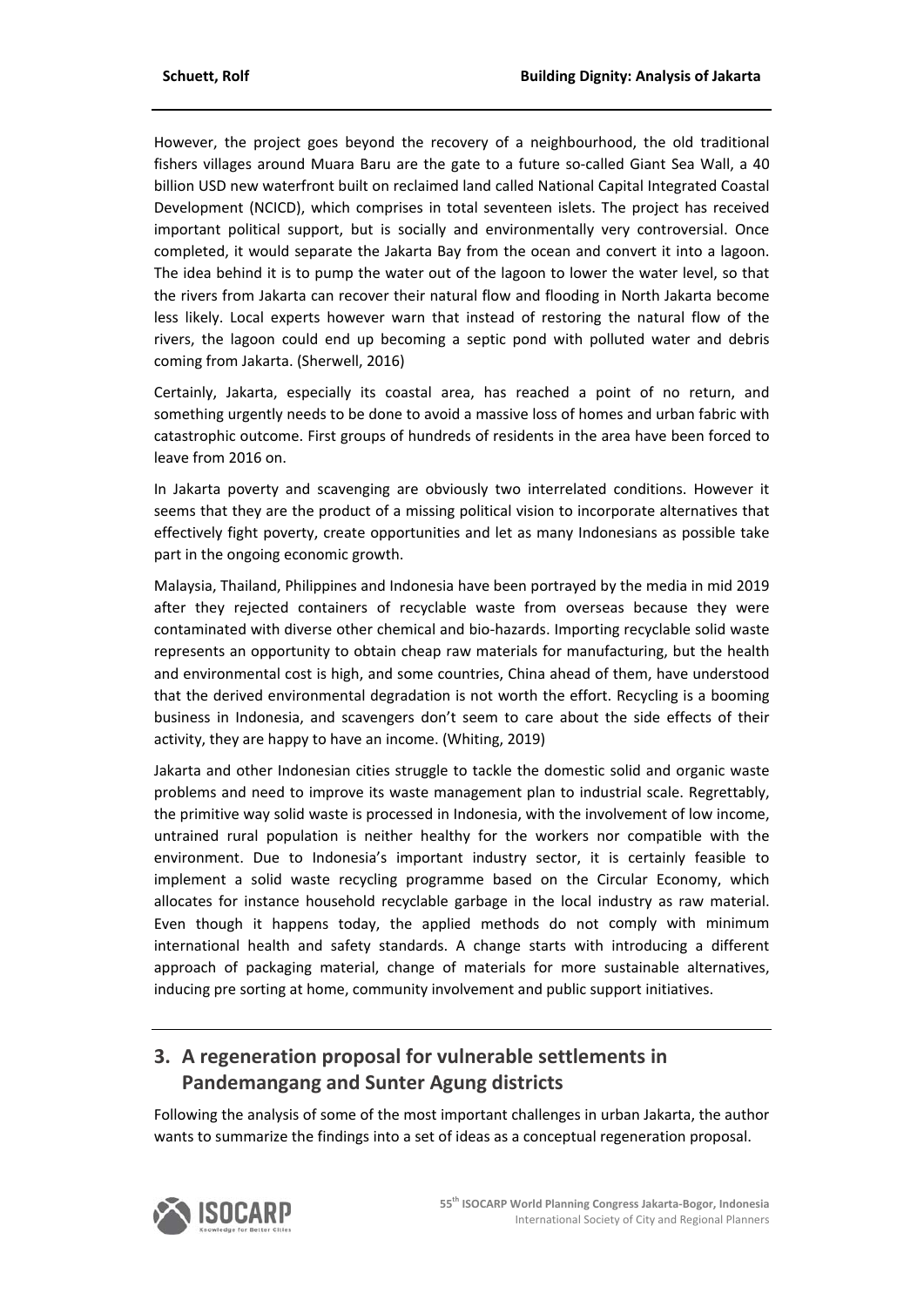The main motivation for the design concept was to look for a way to turn informal neighbourhoods in vulnerable areas into green water absorbers and carbon collectors and combine the process with the *Kampong Gotong Royong* concept. That means, keeping the residents on the site instead of relocating them out of soil they call home perhaps since generations. As well it was a motivation to propose a way to maximize the green areas inside these extremely dense neighbourhoods.

The site that was chosen belongs to the districts of Pandemangang and Sunter Agung, which belong to North Jakarta. The site of the proposal was chosen as a symbolic location, and is not a concrete redevelopment proposal, but an idea of how the author considers that revitalization of Jakarta's slums could work out. Some of these areas have been already considered by private investors for new redevelopment, some of them with luxury character, towers and shopping malls.

The concept incorporates a mix of residential, commercial, services, education, communal infrastructure and green space. All functions are surrounded by a network of paths, corridors and access that maintain a healthy degree of permeability. Most of the site has been covered by at least two layers. The lower one comprises roads and corridors, flooding areas, ground water collection, playgrounds and sports facilities, with the existing water streams below. They also contain the green areas with vegetation and some allotments as urban farming with a biodigester plant. The middle layer, which is essentially a flooding proof elevated layer, contains the residential infrastructure, some services, education, and some communal infrastructure and the network of access bridges. The rest of the built infrastructure, such as services, communal buildings and some commercial buildings are located in areas with lower vulnerability.

The scheme design foresees to respect and conserve representative buildings (key points) in the existing neighbourhood, such as mosques, public buildings and other elements that have some kind of communal value. All other buildings, mostly for housing use, would replace the existing ones, making sure they have a longer life span and provide satisfactory living conditions.

The proposal also incorporates the participation of residents in the design and construction of their houses. Training should be provided to all disciplines involved, from craftsman to carpenter, gardener, etc. This would be a way for beneficiaries to contribute to cover the costs for their homes with their work and also learn new skills that would provide them chances in the labour market.

In the urban scale, a honey comb pattern was chosen to reduce the surface of paved roads and increase the size of blocks without increasing walking distances. Despite of the large areas covered by private ground, an extensive network of walking and cycling paths can be incorporated in the scheme, as well as green corridors and representative sites, where the existing and added key points are located.

On the micro scale, houses are preferably grouped around semi private courtyards, which have the aim to maintain the social dynamics that would arise during construction time, as a way to represent the kampong spirit of G*otong Royong*, communal cooperation, in the big city.

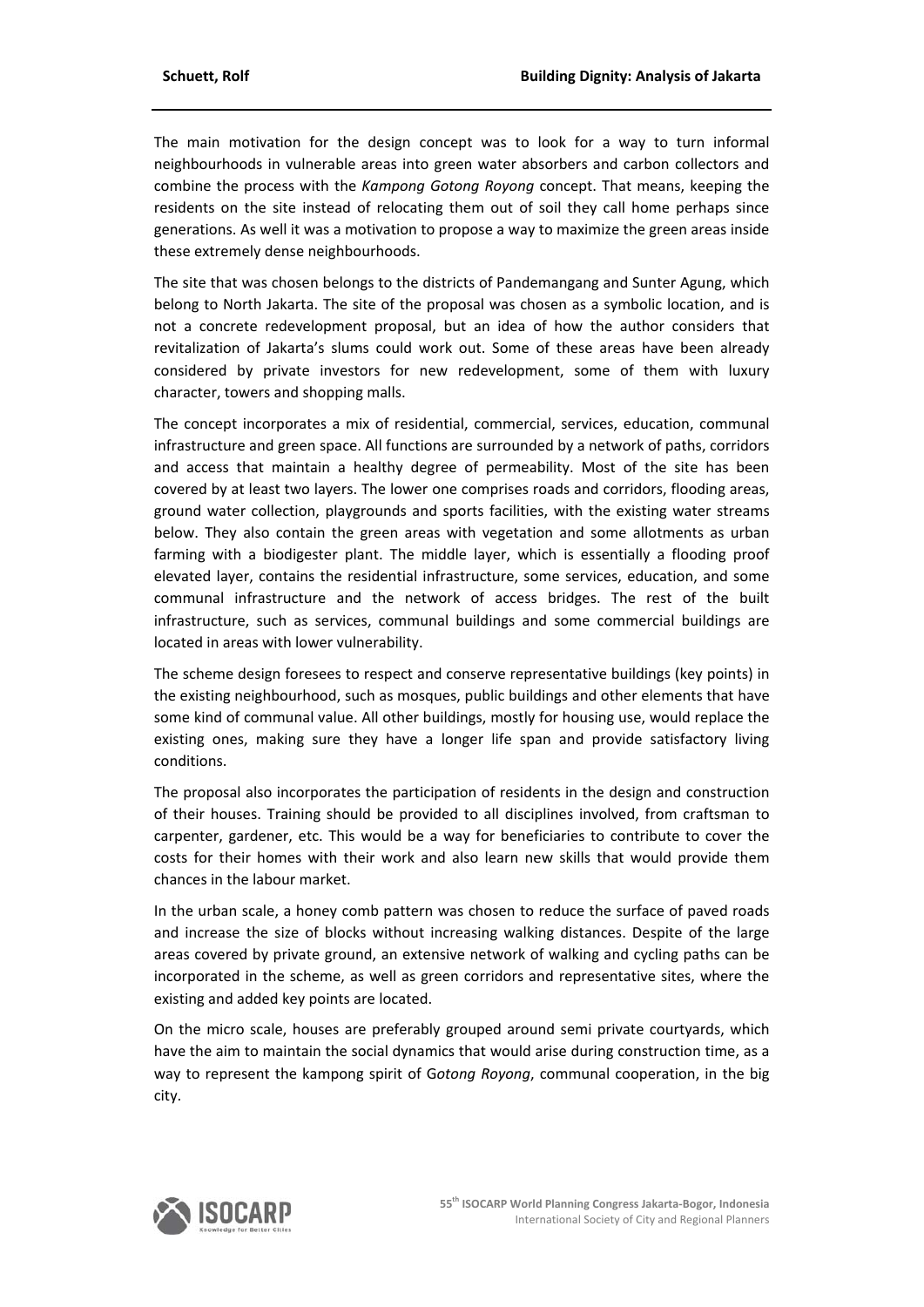

**Figure 1** *The honey comb web is an interpretation of gotong royong in the urban landscape: mutual cooperation to raise the life quality*



**Figure 2** *The concept applied in the Pandemangan (left) and Sunter Agung (right) districts.*

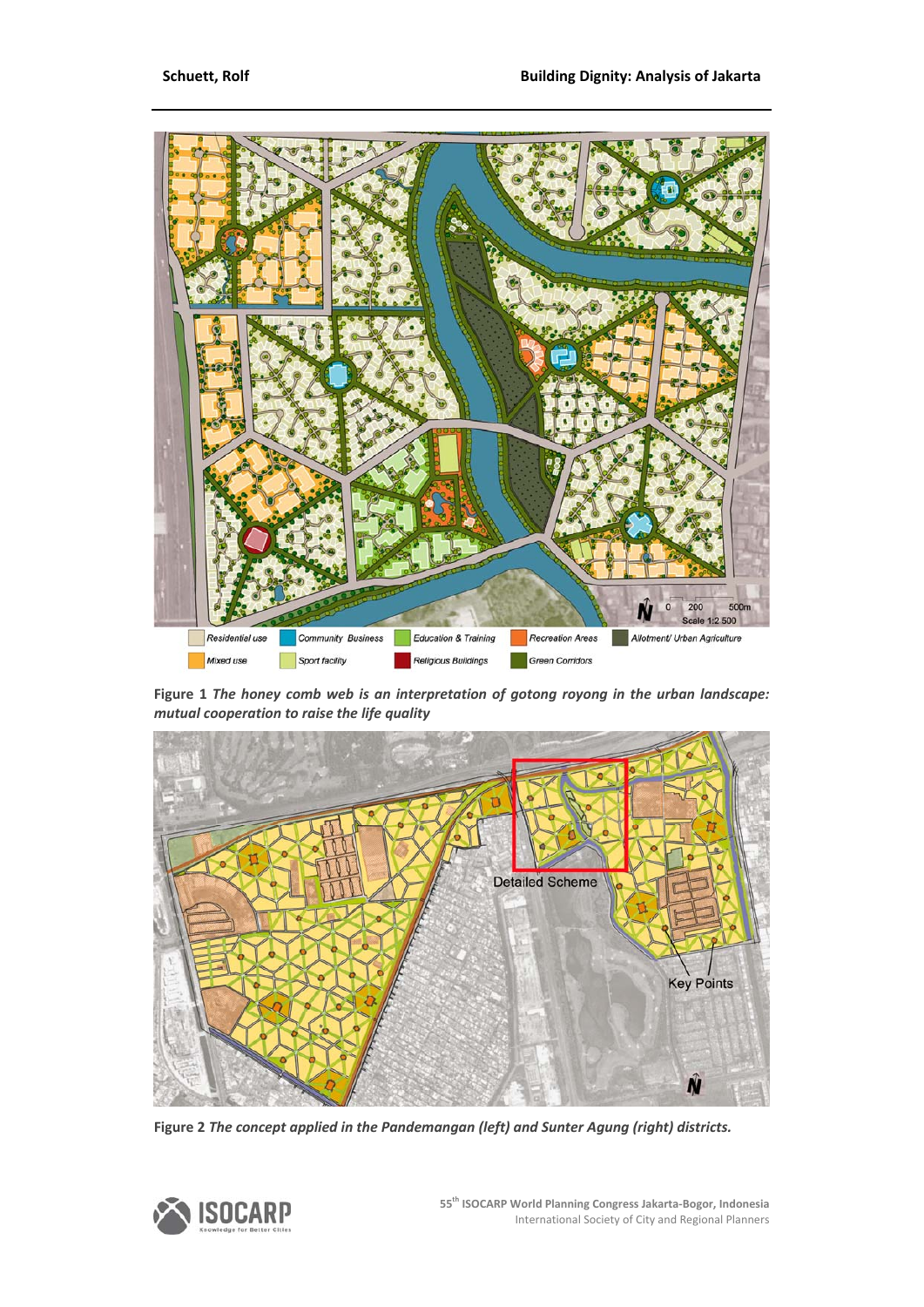The traditional communal cooperation can be applied to set up a cooperative‐type of neighbours business sector, which includes retail, repairing services, recycling, urban farming, craftwork, child care, elderly care, gardening, etc.

The honey comb pattern also reduces the attractiveness for transit traffic, which is compatible with the neighbourhood character. It is assumed that residents will rather not own a car, but smaller sized mopeds or motorbikes.

The streets that surround the blocks and the green corridors that cut across them should be wide enough to allow the transit of emergency services and also to incorporate vegetation, seating and pedestrian movement.

# **4. Discussion and Conclusions**

Indonesia recovered well from the Asian crisis in the early 2000s, and since 2005 has been experiencing a positive economic growth. However, the gap between rich and poor has also expanded (Diela, 2016).

The author considers that the best way to fight poverty in urban Jakarta is to combine urban revitalization with the improving of the living conditions of the most vulnerable poor population, especially women and children, without moving them out of the city, but instead increasing their chances to benefit from the economic growth.

The simple fact that people increase their earnings and secure their jobs in times of improving economy will also increase the pressure in the market to provide housing opportunities, which pushes planning authorities to increase among other things the built density. And the current trend for sustainable neighbourhoods is to mix uses with living, which reduces distances, increases concentrations of public space and green, and invites residents to share a community‐based, often multi cultural townscape.

Inclusive urban revitalisation is not compatible with exclusive high end, west oriented gated developments. Indonesia has a rich, geographically, historically and culturally diverse background that must be incorporated in the way their urban development is guided, for it to maintain a strong and rich local identity.

Communities in many industrial nations have started to realize the monetary and social cost of urban sprawl for the cities and the crises that it causes when it comes to provide new affordable housing. One of the most discussed consequences has been racial and economic segregation due to the separation of exclusive residential zones (and services) from the rest of the city and the drop of conditions for low income families or ethnic minorities. (Badger et. al. 2019)

This shows that planners today finally understand that increasing the built density reduces overall car traffic emissions, prevents urban sprawl, increases the use of public transport and makes cities economically more viable.

The recently broadcasted images of Indonesia receiving (and rejecting) containers of recyclable waste as an import good for their cheap labour to sort and reuse have been shocking. They demonstrate how irrational human consume has turned in developed nations. The worse thing is, the more educated we are, the more we are aware of the impact

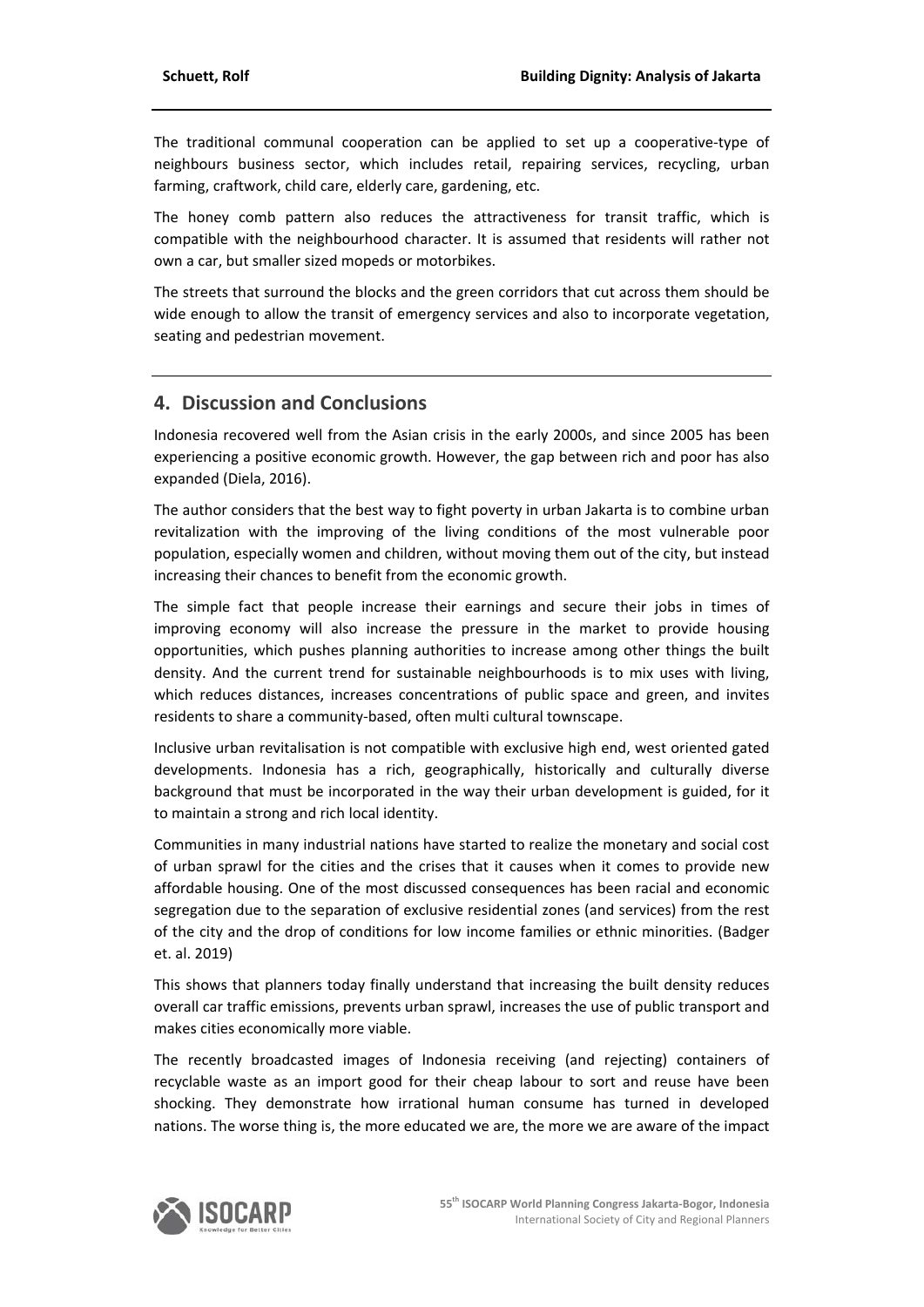of our consumption. But the wealthier we are, the more we potentially contribute to it. Our actions in our micro world play also a role in the global context.

We can influence 72% of greenhouse emissions at home. In fact, 10% of the richest global population cause the most climate pollution and we as qualified planners probably belong to this group or are very close. Certain is that the poor cause very little pollution. The renowned British newspaper The Guardian interviewed several scientists living in the UK and asked them how they contribute to reduce their personal carbon footprint. Their answers were rather predictable. Most have basically given up flying, they own no car or have substantially reduced driving, some eat only vegetarian food and in general they consume much less than the average British population. Concerning consumption, the article mentions C40, a network of the world's largest cities, in which they discuss strategies to reduce climate impact. One of the focuses of research is the impact of consumption. A C40's proposal to address climate change is to introduce a four day working week, which would reduce the speed of the "ever‐expanding economies" and thus reduce our capacity to consume and have more time for a balanced life. (Masoliver, 2019)

The 'standard occupancy rate' that the architects among us planners use to measure success of a built investment can be applied to consumer goods. How many times a year does a consumer use their collection of tennis racquets? How often do they use their second, third, fourth winter coat? A 'standard rate occupancy' applied to consumer goods would probably indicate that most things we possess have been just a wasted investment, and an unnecessary impact to environment.

The author of this paper hopes that eventually accurate information about the environmental impact of the goods we buy will become as important as the cost itself, and that this information will be displayed on a price tag in an internationally recognizable, standardized way.

The state of water provision in the world was mentioned earlier. It is recognized as a human right, but we do not necessarily appreciate how valuable it is. Just to put water availability in context: Water is actually an abundant resource in the world. It obviously is. However, almost all of it is salty. Freshwater (which is not automatically drinking water) is less abundant (2,8 % of all the water on earth). Yet drinking water (potable water) is rather rare. Only 0,003% of the total available water in the world is fresh and unpolluted. To understand the rareness of naturally occurring drinking water, in the earth crust (down to 100km depth) gold is only 600 times less abundant, silver is 428 times less abundant, and uranium is only 12 times less abundant than naturally occurring drinking water.

And we cannot forget that the available 'drinking water' is actually not drunk, two thirds of it is used by the manufacturing industry. Every good we consume has an embedded water footprint. According to figures published by FAO, every cup of coffee we drink needed about 140 l of water along its production chain. One kg of beef accounts for 15 415 l of water, one apple costs 70 l, and if we buy it as apple juice, a cup costs 190 l until it reaches the consumer. (Fao.org, 2019)

Nuts are not meat, but they cost also a lot of water: cashews, pistachios, walnuts or hazelnuts need about 15000 l of water per kg to produce. That is, each single pistachio costs 2,6 l of water. The state of California (USA) produces 80% of the almonds that are consumed in the country, and it uses 10% of its rather scarce water resources to grow them. A T‐shirt needs 2 720 l, a pair of jeans almost 10 000 l water to manufacture (Guertin, 2017). Even our

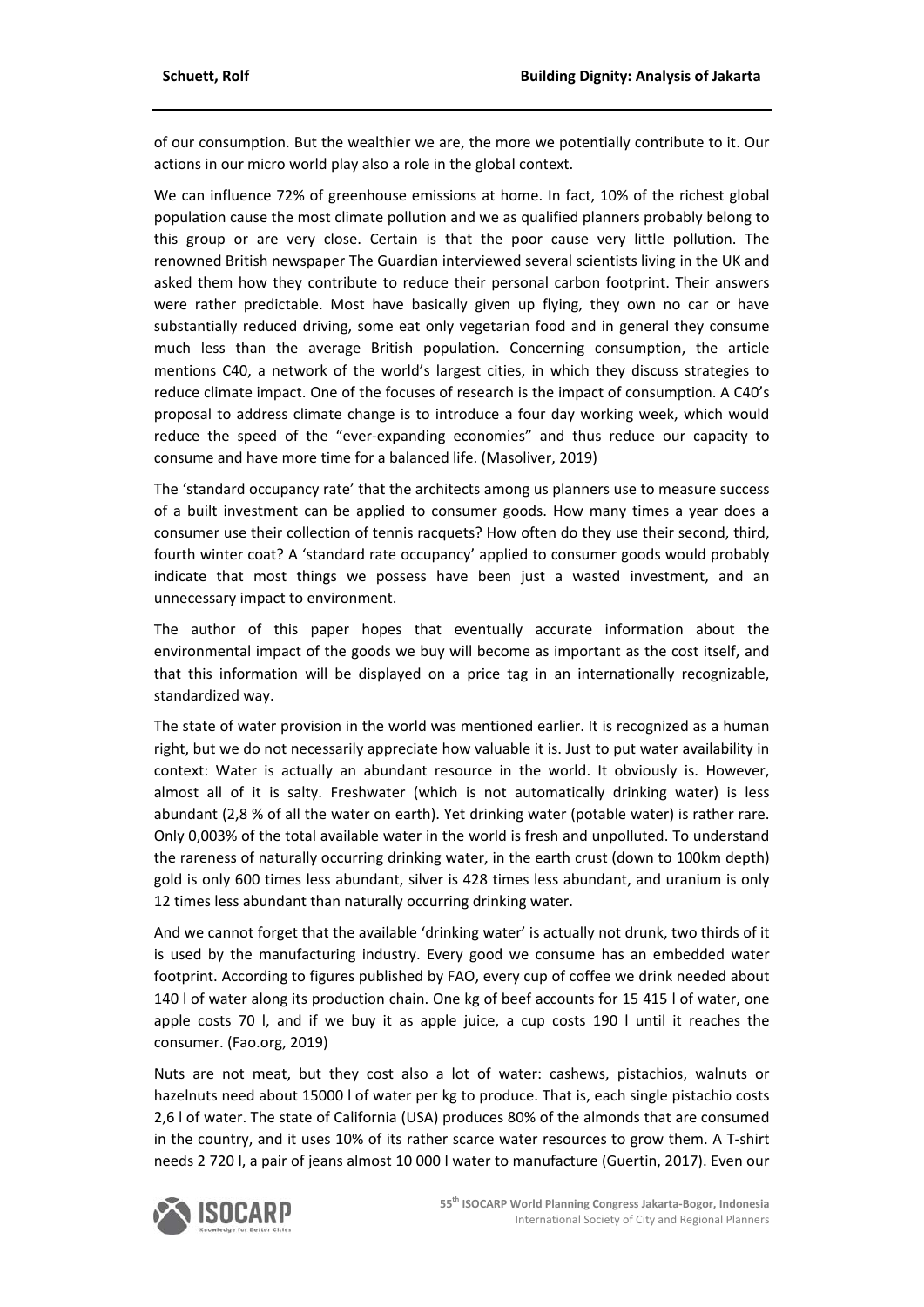electricity may have an imbedded water footprint. Greenpeace has calculated that coal fired power plants need as much water as one billion people consume. That means, even by reducing our electricity consumption, we also save water. (Greenpeace, 2016)

Jakarta is considered by the author as a fascinating case study to analyze the most fundamental challenges of today's planning. Poverty, pollution, traffic, city reinvention, vulnerability… whatever key arises, Jakarta embeds it. In this sense, Jakarta is probably a black box for urban sustainability analysis, a living research book, perhaps a mandatory examination for each future planner or a perfect billboard of examples for each senior planner.

In that sense, it is very fortunate, timely and suitable to congregate this year in Jakarta to discuss urban planning "beyond the metropolis". This experience hopefully will leave a shocking impact in the minds of all participants, one that will inspire the work and shape the influence we as planners exert wherever we work.

### **5. References**

- Badger, Emely et. al. "Cities start to Question an American Ideal: A House with a Yard on Every Lot" in The New York Times Online (18 June 2019) <https://www.nytimes.com/interactive/2019/06/18/upshot/cities‐across‐america‐ question-single-family-zoning.html> [retrieved on 3 July 2019]
- BBC Mundo "Yakarta: el preocupante motivo por el que el gobierno de Indonesia quiere trasladar la capital del país" in BBC Mundo online (29.04.2019) <https://www.bbc.com/mundo/noticias‐internacional‐48097530> [retrieved on 29 April 2019]
- Beaumont, Nicola J., et al. "Global ecological, social and economic impacts of marine plastic." Marine pollution bulletin 142 (2019): 189‐195.
- Benget, Besalicto "Economic crisis helps boost growth in Indonesia's organic fertilizer sector" in The Jakarta Post Online (03 Feb 2009) <https://www.thejakartapost.com/news/2009/03/02/economic‐crisis‐helps‐boost‐ growth‐indonesia039s‐organic‐fertilizer‐sector.html> [retrieved on 3 July 2019]
- Breda, Adrian "Trinkwasser: Zwei Milliarden Menschen haben keinen Zugang" in Der Spiegel Online Edition (18 June 2019) <https://m.spiegel.de/politik/ausland/trinkwasser‐ zwei-milliarden-menschen-haben-keinen-zugang-a-1271147.html> [retrieved on 3 July 2019]
- Diela, Tabita "Indonesia's Richest One Percent Controls Nearly Half of Nation's Wealth: Report" in Jakarta Globe Digital News portal (1 Dec 2016) <https://jakartaglobe.id/context/indonesias‐richest‐one‐percent‐controls‐nearly‐ half-nations-wealth-report> [retrieved on 3 July 2019]
- Fao.org "How much water is needed to produce...?" in Fao.org Food and Agriculture Organization of the United Nations Online <http://www.fao.org/resources/infographics/infographics‐details/en/c/218877/> [retrieved on 3 July 2019]

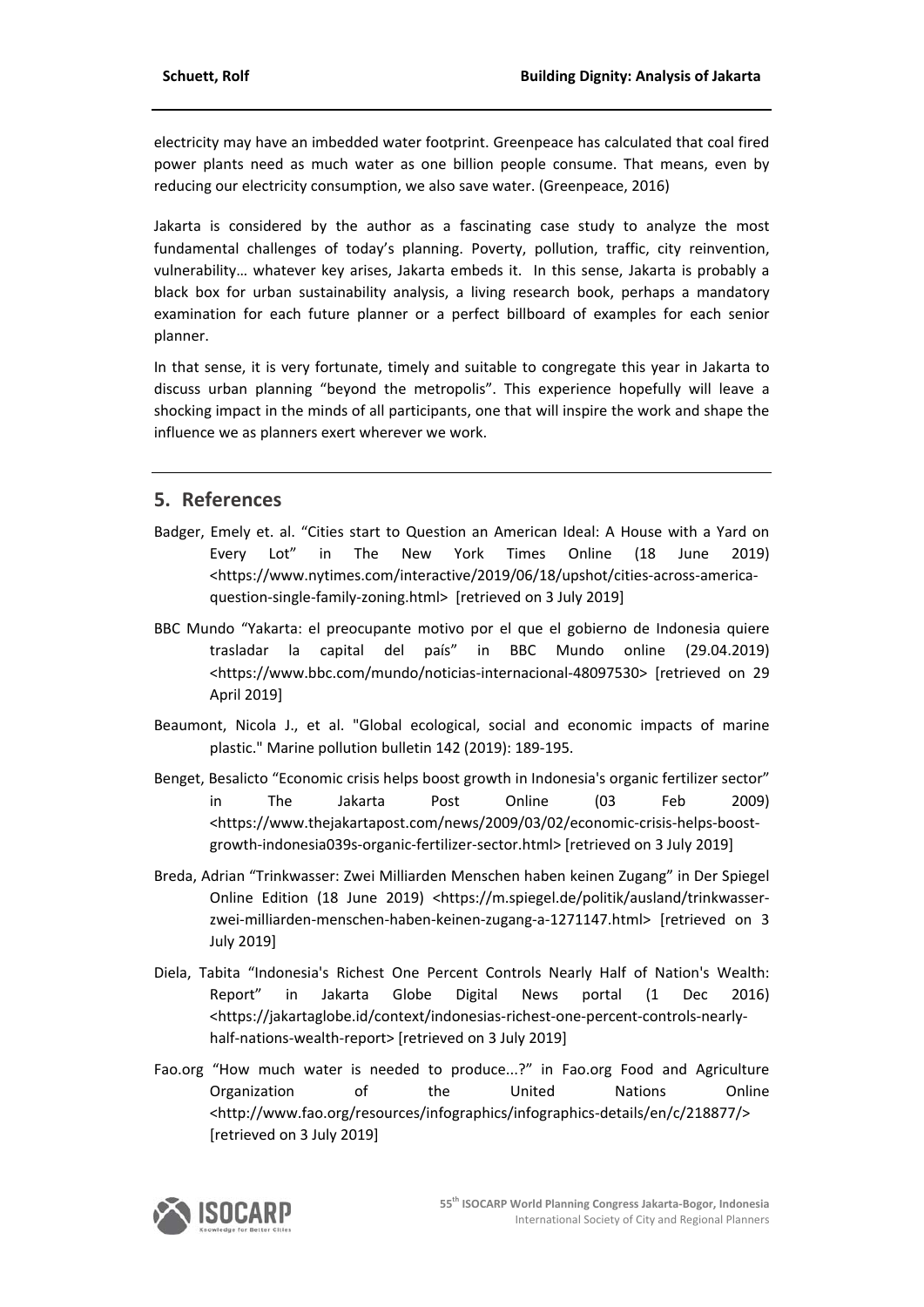- Greenpeace Africa "World's coal power plants consume enough freshwater to sustain 1 billion people" in Greenpeace Press Release (22 March 2016) <https://www.greenpeace.org/africa/en/press/2036/worlds‐coal‐power‐plants‐ consume‐enough‐freshwater‐to‐sustain‐1‐billion‐people‐greenpeace/> [retrieved on 3 July 2019]
- Guertin, Laura "How much water cost nuts to grow" in PAESTA: Pensylvannia Earth Science Teachers Association (6 Aug 2017) <https://www.paesta.psu.edu/podcast/how‐ much‐water‐does‐it‐really‐take‐grow‐almonds‐paesta‐podcast‐series‐episode‐43> [retrieved on 3 July 2019]
- HEI, IHME. "State of global air 2017: a special report on global exposure to air pollution and its disease burden. 2017." (2017).
- Kingston, Richard et. al. "Climate change: we can reclaim cities from the car without inconveniencing people" INDY/LIFE in The Independent Online Edition (8 June 2019) <https://www.independent.co.uk/life‐style/design/climate‐change‐we‐can‐reclaim‐ cities-from-the-car-without-inconveniencing-people-a8941556.html> [retrieved on 3 July 2019]
- Köppe, Julia "Plastik in Ozeanen kostet Weltwirtschaft bis zu 2,2 Milliarten Euro pro Jahr" in Der Spiegel Online Edition (04 Apr 2019) <https://www.spiegel.de/wissenschaft/natur/plastik‐in‐ozeanen‐kostet‐ weltwirtschaft-pro-jahr-2-2-milliarden-euro-a-1261316.html> [retrieved on 3 July 2019]
- Kurniasari, Triwik "Sanitary agency races against time to rid rivers of garbage" in The Jakarta Post **Online** (19 Jan 2009) <https://www.thejakartapost.com/news/2009/01/19/sanitary‐agency‐races‐ against-time-rid-rivers-garbage.html> [retrieved on 10 March 2009]
- Masoliver, Daniel "No flights, a four‐day week and living off‐grid: what climate scientists do at home to save the planet" in The Guardian Newspaper Online Edition (29 June 2019) <https://www.theguardian.com/science/2019/jun/29/no-flights-four-dayweek‐climate‐scientists‐home‐save‐planet> [retrieved on 3 July 2019]
- NN, bbc.com "Food waste worse for climate than plastic" in BBC online (13 May 2019) <https://www.bbc.com/news/uk‐scotland‐48257019> [retrieved on 13 May 2019]
- NN, The Jakarta Post 1 "Garbage piles up in city rivers, streets" In The Jakarta Post Online (24 Feb 2009) <http://www.thejakartapost.com/news/2009/02/24/garbage-piles-cityriversstreets.html> [retrieved on 10 March 2009]
- NN, The Jakarta Post 2 "Most of Jakarta train crossings unattended" In The Jakarta Post Online (06 Mar 2009) <http://www.thejakartapost.com/news/2009/03/06/most‐ jakarta‐train‐crossingsunattended.html> [retrieved on 10 March 2009]
- Purningsih, Dewi "Bantar Gebang Waste‐To‐Energy Plant is Ready to Operate" in Greeners News Service Jakarta (26 March 2019) <https://www.greeners.co/english/bantar‐ gebang‐waste‐to‐energy‐plant‐is‐ready‐to‐operate/> [retrieved on 3 July 2019]
- Sherwell, Philip "\$40bn to save Jakarta: the story of the Great Garuda" in The Guardian Newspaper Online Edition (22 Nov 2016)